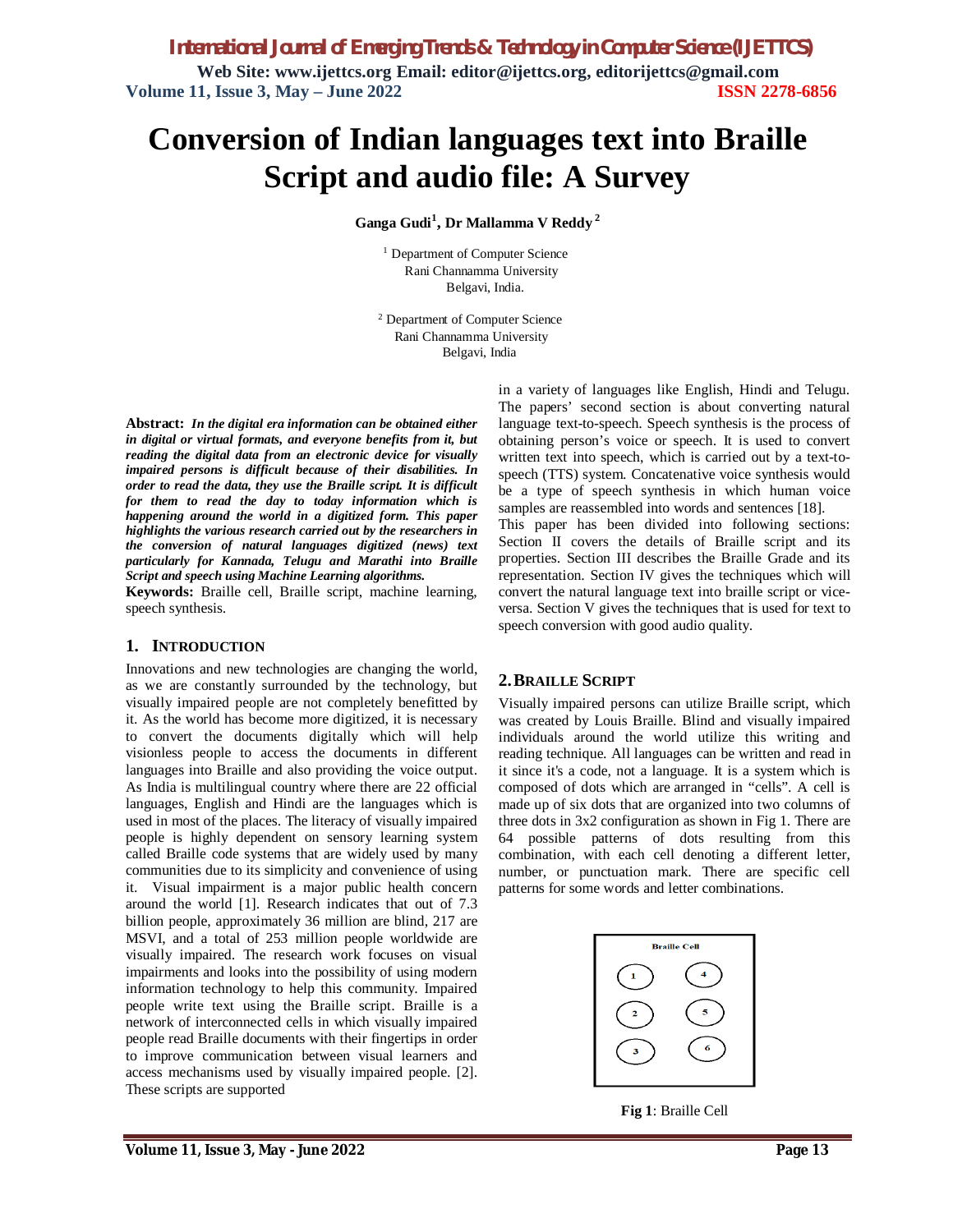**Web Site: www.ijettcs.org Email: editor@ijettcs.org, editorijettcs@gmail.com Volume 11, Issue 3, May – June 2022 ISSN 2278-6856**

The braille cell [3] dot was determined by sensory resolution of the person's fingertips. It is possible to calculate the horizontal and vertical distances between dots in a character, as well as the distance between cells representing words. Fig 2 shows the properties of Braille cell. The specification of Braille cell is:

- The dot height is around 0.5 mm high.
- There is a 2.5 mm gap between adjacent dots within a single cell.

 The distance between adjacent horizontal cell's first dot is 6 mm.

 The minimum distance between the initial dot in two adjacent vertical cell is 10 mm.

We use language to convey our thoughts onto papers, but blind people use braille to study and review the words written in natural languages.



**Fig 2**: Braille cell dimensions

#### **3. BRAILLE GRADE**

Many researchers begin by examining basic dot combinations for letters, punctuation, and the numbering system. Based on the physical properties' braille script was classified into three grades: Grade1, Grade 2 and Grade 3 [4]. Fig 3 represents the Grade 1, which is also called as Alphabetic Braille. It is widely used as a letter-by-letter transcription with in a cell which represents letter, number, punctuations or special character. Grade 2 is also called as contracted braille or literary braille. Word is represented in a short as compared to Grade 1. By making it a widely used Braille grade, various groupings have been created to represent basic words. Most of the script or books are written in Grade 2 as it requires less space as compared to Grade 1. Grade 3 consists of various non-standardized shorthand. These grades will help researchers to understand the basics of braille and further enhance their work in the respective filed.



**Fig 3**: Braille Alphabet

#### **4. CONVERSION OF NATURAL LANGUAGE TEXT INTO BRAILLE SCRIPT**

Braille script is the mode of communication that is used by the low vision individual. It is difficult for them to read the digital data. Conversion of natural language text into braille will help them to access the data of different language as well store the data in the form of Braille and audio files digitally. This survey paper provides the review of some of the research work related to the conversion of various types of natural language text to Braille or vice-versa as follows: 1. Nikisha B Jariwala and Bankim Patel [5] have addressed about conversion of Gujarati text into Braille. They have given the challenges that are faced for converting the Gujarati text to Braille and a low-cost technology to be developed for to visually impaired people. 2. U. Beg, K. Parvathi, and V. Jha [6] have translated Hindi into Braille script which helped visually impaired people to read a wide range of Hindi literature. Using Image segmentation process, they have created a database for Hindi characters and using Principal Component Analysis method they matched the fragmented characters

with generated database. Mapping tables were used to store the characters in the cell which will help to reduce the storage space into 187 x 128 pixels. This scheme requires fewer coding techniques as it matches the characters with created database.

3. Vishwanath Venkatesh Murthy et. al [7] have developed a model for optical Braille identification, a feature extraction approach which is used to locate, extract, and convert Braille cells from one-sided Indian language Braille documents using an N-Gram Language Model (OBR). Braille cells are placed in the form of a grid box to map the filled dots, which are then compared to a dataset to translate into the required text. Word Sequence Prediction Using Ngram Language Models for Braille Cell Extraction and Conversion Errors.

4. S. Shetty et. al [8] have presented Kannada text transliteration to Braille and vice versa that converts Braille word that is fed into a specialised functionality to generate a print copy on Braille paper. The device accepts Kannada text as input and uses a conversion method to convert it to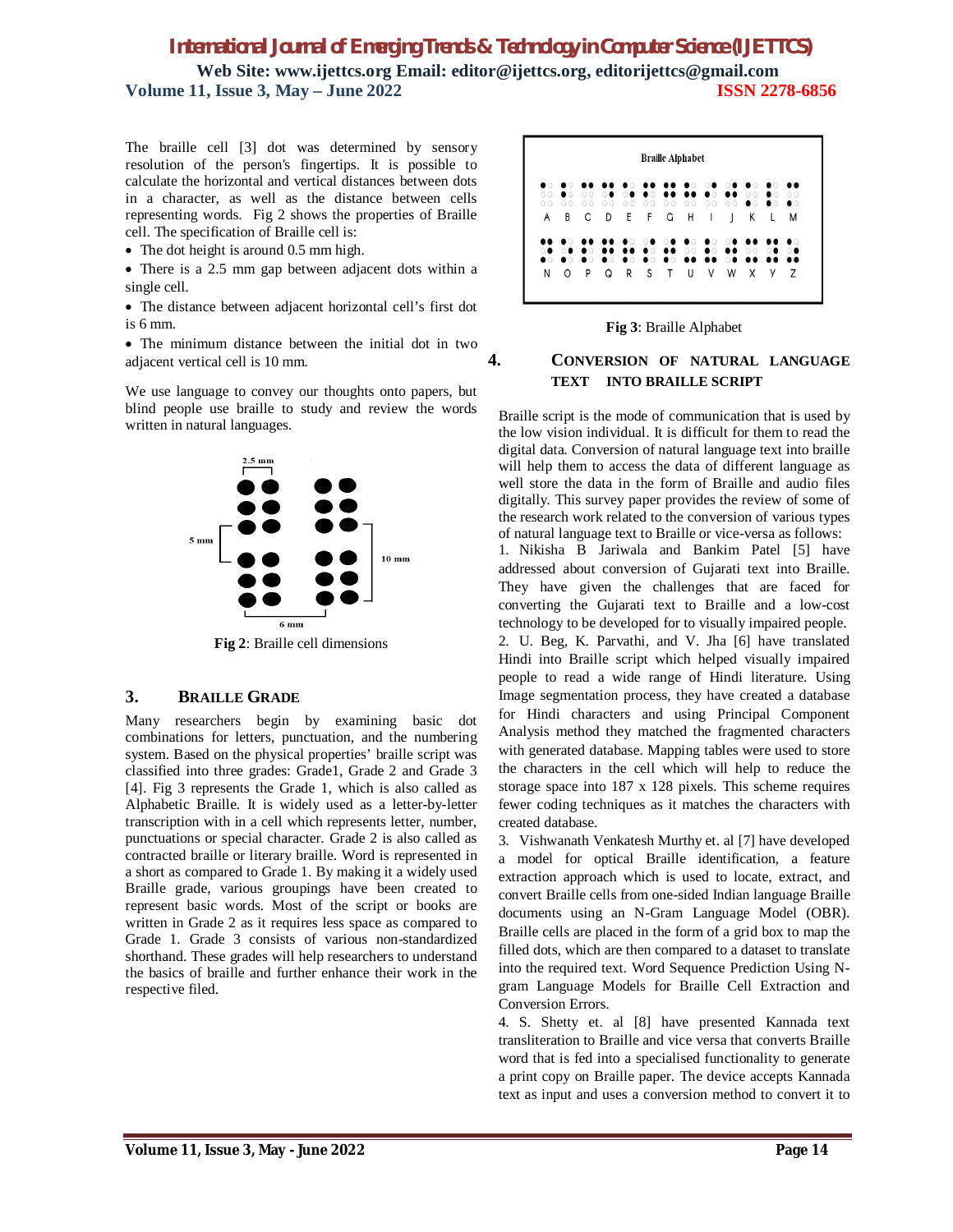# *International Journal of Emerging Trends & Technology in Computer Science (IJETTCS)* **Web Site: www.ijettcs.org Email: editor@ijettcs.org, editorijettcs@gmail.com**

## **Volume 11, Issue 3, May – June 2022 ISSN 2278-6856**

the corresponding Braille code. It generates UTF-8 code for the Kannada text corpus before mapping it to braille output. 5. Vinod Jha and K. Parvathi [9] proposed an SVM-based HOG feature vector and classifier. These images are captured and converted to binary images. The binary image is then segmented in order for the SVM classifier to identify the characters. The recognised class of the character is mapped with the corresponding Unicode. This step can also be used to generate an OCR. Furthermore, the detected words' Unicode is combined with the corresponding Braille code, which is in the form of a binary code.

6. S. Padmavathi et. al [10] provides a way to read out text from a Braille document that has been scanned. The dots and noise in the Braille papers are enhanced and reduced before they are printed. Braille cells are segmented and the dots from each cell are retrieved and converted into a number sequence. Speech synthesisers can be used to speak the mapped and converted text. Typing a Braille character is mapped to the alphabet and spoken out.

7. BijetMaynoherSamal et. al [11] presented Odia, Hindi, Telugu, and English Braille publications which were converted into their native language in a study project. Histogram analysis, segmentation, pattern recognition, letter arrays, and data base development with software testing and dumping onto a Spartan 3e FPGA kit were all used in the process to design the alphabets' dot patterns.

8. Sana Shokat et. al [12] has explained about a survey paper which concentrated on the technological support available to the visually impaired person. They have given the comparison based on scanned and touch-based input of scripts to natural language using various machine learning techniques such optical character recognition, Turing machine and feature extraction. These comparison helps us to understand the strength and weakness of the various applications.

9. G. G. Devi and G. Sathyanarayanan [13] have developed an algorithm for speech system model to help low vision person to read the English characters present on the image and convert them into Grade 2 Braille script.

10.I. G. Ovodov [14] proposed a method based on semantic considerations, a technique for augmenting machine-generated labelling information. Machine annotations for unlabeled training data have been used to increase machine learning efficiency.

11. P. Kaur et. al [15] presents Devanagari Hindi Braille which was converted to text. After translating Hindi Braille to text using a sequence-mapping strategy and a deeplearning-based method, the paper was presented in two parts. Using voice samples that correlate to the Hindi vowels and consonants, they've turned Hindi text into speech for the second step of the process.

12. AbdulMalik S. Al-Salman [16] has designed a system which will help user to enter the braille data into the computer and convert them into the normal text, which can be taught to both visually impaired and normal sighted

people in one classroom. Further it can be re-translated into other languages.

13. T. D. S. H. Perera et. al [17] developed an Optical Braille Translator system that can convert Sinhala Braille into Sri Lankan or Grade I English Braille into English language with a 99 percent accuracy. Using the OBT technology, visually impaired and sighted people may communicate more easily.

14. V. S. Dharme and S. P. Karmore [18] have explained about building and implementing a suggested system architecture for visually impaired persons, which includes an efficient text-to-Braille translation method.

15. K. Kulkarni et. al [19] designed real-time text communicator. Image processing methods and braille script conversion were utilized to process images captured in real time by the microcontroller. The Braille system has the potential to be used to tactile activities.

#### **5. CONVERSION OF NATURAL LANGUAGE INTO SPEECH**

Sighted person can communicate with the digital world using different Input/Output devices, while a visually disabled person has to use a special designed devices or programs to interact with devices. Braille is the only mode of communication for them. Speech synthesis will help them to extract the speech from the document digitally. This survey paper provides the review of some of the research work related to the transcription of text to speech.

1. Parmesh Kaur et. al [20] presents conversion of Braille script to speech for Hindi language. They used two techniques: traditional and deep learning approaches. Two methods were used to implement the traditional technique:

contouring and SVM. If the thresholds were not changed for each image, the conventional method was more accurate.

2. Lakshmi Sahu et al. [21] presented a corpus-driven textto-speech (TTS) system based on the concatenative synthesis approach for Hindi & Telugu languages.

3. Dhananjaya M S et al. [22] have used MATLAB to present an algorithm that requires less memory space and retrieves data (speech coefficients) faster.

4. Damodar Magdum et al. [23] have explained data collection and recording methodologies for the Hindi Text to Speech system. They have described the process of creating a speech corpus, beginning with text data crawling and progressing through sorting, capturing, and analysis. The speech corpus that results is used in the Hindi Text-to-Speech system.

5. Archana.M et al. [24] have described a model which extracts Braille code from the image, which is then mapped with the Tamil database and converts them into the voice messages using Python in Natural Language Processing (NLP) which could be examined on a computer.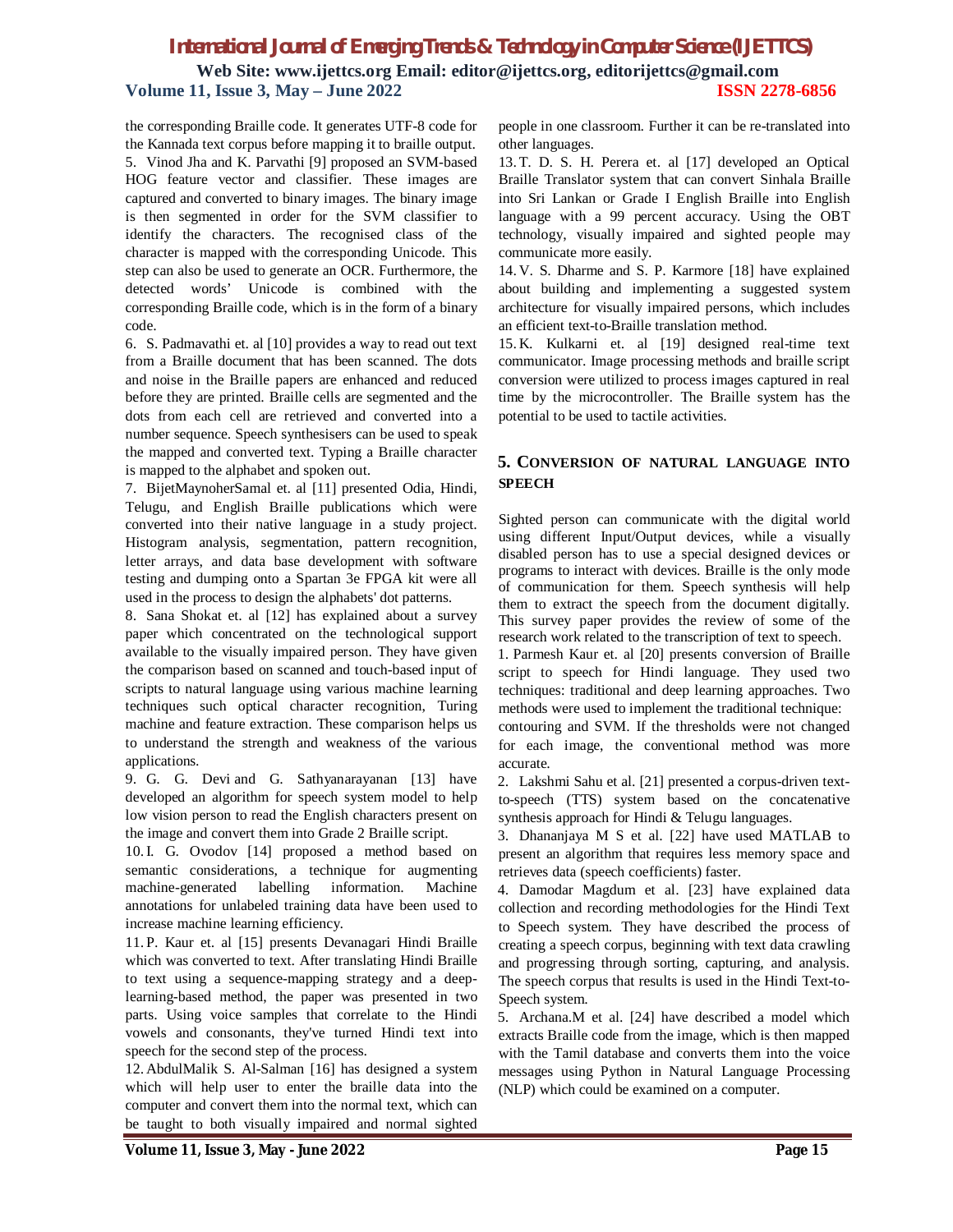**Web Site: www.ijettcs.org Email: editor@ijettcs.org, editorijettcs@gmail.com Volume 11, Issue 3, May – June 2022 ISSN 2278-6856**

6. Sharavana K et al. [25] researchers have developed a device that converts text from hardcopy to Braille in realtime. A camera captures an image of any page in a book, detects the text and converts this text into audio and also into refreshable Braille characters. The goal of text recognition is to convert the recognized text into desired format (audio or Braille).

7. A Joshi et al. [26] developed a system which converts text to speech in one of south Indian language called Kannada. Researcher have divided the Kannada text into the smallest numbers of individual words and later combining them with the sound using recorded speech stored in the database.

#### **6.CHALLENGES FOR CONVERTING BRAILLE SCRIPT TO TEXT**

According to the literature, there is a need for converting natural language news text to braille script in various languages. Researchers aims to design, develop and implement model that converts text to Braille which leads to few challenges in converting from different Indian languages to Braille Script are:

1) Natural Language Text recognition rates are heavily reliant on character segmentation; however, a classifier that recognizes the word directly can be designed, eliminating the need for character segmentation.

2) In the English language, for example, characters are represented in both uppercase and lowercase, and both are represented in different cyphers. Braille cell has six dots, it represents with only 64 characters where separate cyphers are not used. For example, if the phrase is a string of letters and numbers, such as a password or registration number, then Braille script lacks such distinct characters.

3) In Kannada language, for example consonants are combined with vowels which forms the compound characters and mapping of these characters with Braille should give correct output. In Kannada language bijectional constants (Ottaksharas) are used which combine two or three characters together.

4) Special characters can be found in all languages.

5) The research must be tailored to the needs of the people who will be contacted. Commercialization of research should occur, and all visually impaired people should be able to afford it.

In this section, we present the challenges that has been faced by researchers while converting the text to Braille Script.

## **7.CHALLENGES FOR CONVERTING BRAILLE SCRIPT TO VOICE**

Braille is the only mode of communication for visually impaired people. Converting these Braille Script to voice

will make them more self-reliant. But there are few challenges which will faced while converting text to voice: 1) It should read the token clearly and identify specialized token with proper utterance.

2) Mapping of proper phonetics should be done.

3) Converting text to speech should be done with a proper meaning to the statement.

4) The type of the statement to be identified. For example, if the is declarative, interrogative or exclamatory.

5) The technology should be able to handle different dialect.

6) Proper filtering to be done to remove the noise from the speech.

7) Special characters and symbols like '#', '\*', '+', '%' causes different kinds of problems. For Example, the expression '3-5' can be read as 3 to 5 or 3 minus 5 or 3 or 5.

## **8. CONCLUSION**

This survey paper describes the considerable amount of effort has been done in conversion of natural Indian languages text to Braille script as well as speech. In the literature survey, it is found that there is an opportunity to improve the accuracy of algorithms for converting natural languages text to braille script, which will be useful for blind people. Conversion of text will assist them to read the text in different languages into Braille script and can also use in the form speech as required. This will also help to store the data digitally and access when required.

#### **References**

- [1.] K. S. Anuradha and S. Thelijjagoda, "Machine translation system to convert Sinhala and English Braille documents into voice," 2020 International Research Conference on Smart Computing and Systems Engineering (SCSE), 2020, pp. 7-16.
- [2.] G. G. Devi and G. Sathyanarayanan, "Braille Document Recognition in Southern Indian Languages– A Review," 2018 Fourth International Conference on Advances in Electrical, Electronics, Information, Communication and Bio-Informatics (AEEICB), 2018, pp. 1-4.
- [3.] M. Hanumanthappa and V. V. Murthy, " Optical Braille recognition and its correspondence in the conversion of Braille script to text — A literature review," 2016 International Conference on Computation System and Information Technology for Sustainable Solutions (CSITSS), 2016, pp. 297-301.
- [4.] Josephine Stella ,Krishna S Valsan , (2018 ) " Text to Braille Conversion: A Survey " , International Journal of Management and Applied Science (IJMAS) , pp. 15- 18, Volume-4,Issue-1.
- [5.] Nikisha B Jariwala, Bankim Patel, "Conversion of Gujarati text into Braille: a review", " 2015 International Journal of Innovations & Advancement in Computer Science", 2015, pp. 59-64.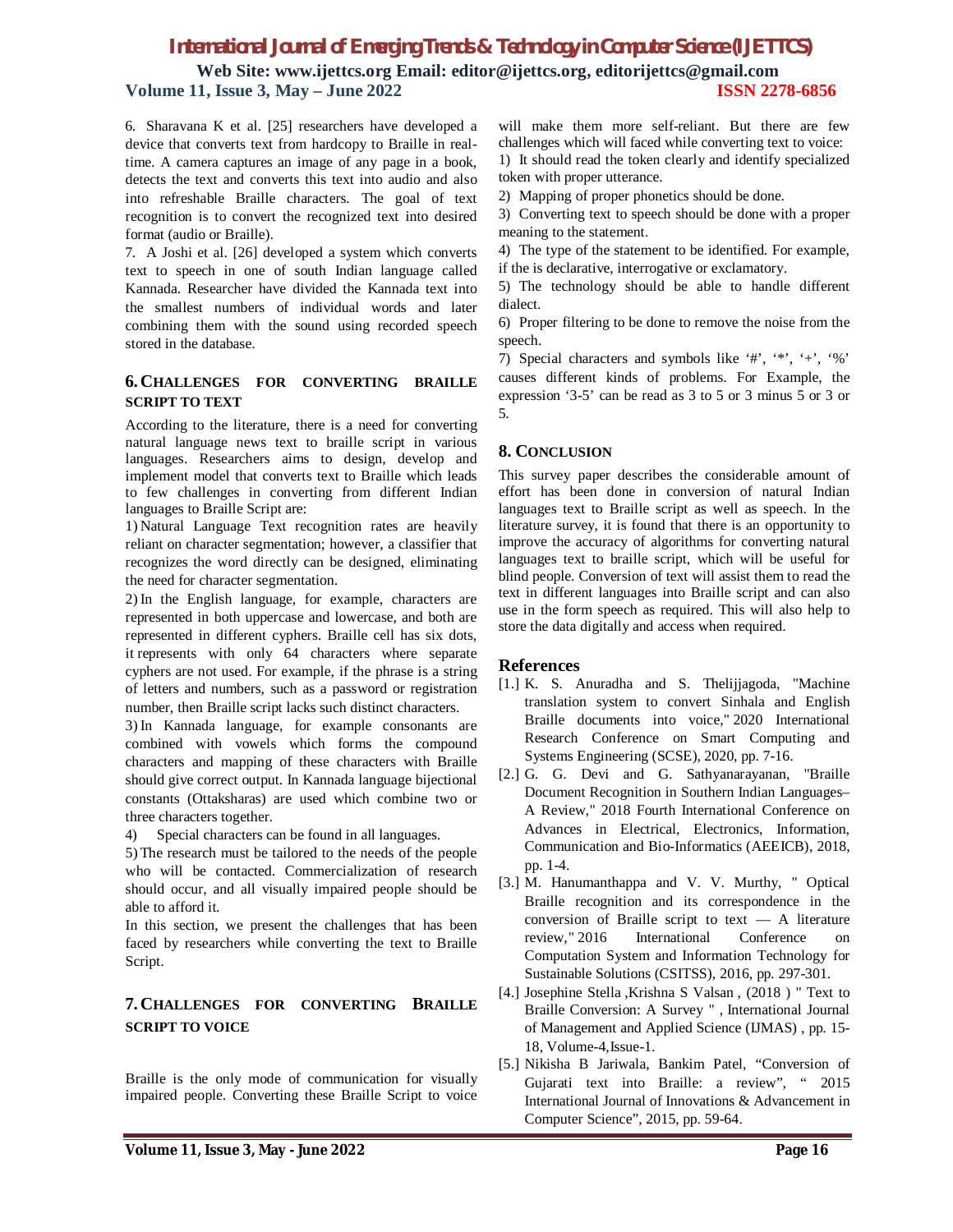**Web Site: www.ijettcs.org Email: editor@ijettcs.org, editorijettcs@gmail.com Volume 11, Issue 3, May – June 2022 ISSN 2278-6856**

- [6.] U. Beg, K. Parvathi, and V. Jha, " Text translation of scanned Hindi document to braille via image processing ", Indian Journal of Science and Technology, vol. 10, p. 33, 2017.
- [7.] Vishwanath Venkatesh Murthy, Ravi Kumar K, M Hanumanthappa, " N-Gram Language Model to Predict the Word Sequence in a Degraded Braille Document ", 2020 International Journal of Innovative Technology and Exploring Engineering (IJITEE), ISSN: 2278- 3075, Volume-9 Issue-4.
- [8.] S. Shetty, S. Shetty, S. Hegde and K. Pandit, " Transliteration of text input from Kannada to Braille and vice versa", 2019 IEEE International Conference on Distributed Computing, VLSI, Electrical Circuits and Robotics (DISCOVER), 2019, pp. 1-4.
- [9.] Vinod Jha, K. Parvathi, " Braille Transliteration of Hindi Handwritten Texts Using Machine Learning for Character Recognition ", 2019 International Journal of Scientific & Technology Research, Volume-8, Issue-10, pp. 1188-1193.
- [10.] S. Padmavathi, Manojna K.S.S, S. Sphoorthy Reddy, D. Meenakshy, " Conversion of Braille To Text In English, Hindi and Tamil Languages ", 2013 International Journal of Computer Science, Engineering and Applications (IJCSEA) Vol.3, No.3, pp. 19-32.
- [11.] BijetMaynoherSamal, K.Parvathi, Jitendra Kumar Das, "A Bidirectional Text Transcription Of Braille For Odia, Hindi, Telugu And English Via Image Processing On FPGA" ,IJRET: International Journal of Research in Engineering and Technology, Volume 4, Issue 7 , July-2015,eISSN 2319-1163, pp 483-494.
- [12.] Sana Shokat, Rabia Riaz, Sanam Shahla Rizvi, Khalil Khan, Farina Riaz, Se Jin Kwon, "Analysis and Evaluation of Braille to Text Conversion Methods", Mobile Information Systems, vol. 2020, Article ID 3461651, 14 pages, 2020.
- [13.] G. G. Devi and G. Sathyanarayanan, "Braille" Document Recognition in Southern Indian Languages– A Review," 2018 Fourth International Conference on Advances in Electrical, Electronics, Information, Communication and Bio-Informatics (AEEICB), 2018, pp. 1-4.
- [14.] I. G. Ovodov, "Semantic-based Annotation Enhancement Algorithm for Semi-supervised Machine Learning Efficiency Improvement Applied to Optical Braille Recognition," 2021 IEEE Conference of Russian Young Researchers in Electrical and Electronic Engineering (ElConRus), 2021, pp. 2190- 2194.
- [15.] P. Kaur, S. Ramu, S. Panchakshari and N. Krupa, "Conversion of Hindi Braille to Speech using Image and Speech Processing," 2020 IEEE 7th Uttar Pradesh Section International Conference on Electrical,

Electronics and Computer Engineering (UPCON), 2020, pp. 1-6.

- [16.] AbdulMalik S. Al-Salman, "A Bi-directional Bi-Lingual Translation Braille-Text System", Journal of King Saud University - Computer and Information Sciences, 2008, pp. 13–29.
- [17.] Perera, T.D.S.H. and Wanniarachchi, W.K.I.L., Optical Braille Translator for Sinhala Braille System: Paper Communication Tool Between Vision Impaired and Sighted Persons (November 26, 2018). The International Journal of Multimedia & Its Applications (IJMA) Vol. 10, No. 1/2/3, June 2018.
- [18.] V. S. Dharme and S. P. Karmore, "Designing of English text to braille conversion system: A survey," 2015 International Conference on Innovations in Information, Embedded and Communication Systems (ICIIECS), 2015, pp. 1-6, doi: 10.1109/ICIIECS.2015.7193267.
- [19.] K. Kulkarni, A. Mahajan, Y. Zambre, F. Belwadi, S. Killedar and A. Marathe, "Text Detection and Communicator Using Braille for Assistance to Visually Impaired," 2019 IEEE Pune Section International Conference (PuneCon), 2019, pp. 1-5.
- [20.] P. Kaur, S. Ramu, S. Panchakshari and N. Krupa, "Conversion of Hindi Braille to Speech using Image and Speech Processing," 2020 IEEE 7th Uttar Pradesh Section International Conference on Electrical, Electronics and Computer Engineering (UPCON), 2020, pp. 1-6.
- [21.] Sahu, Lakshmi et al. "Hindi & Telugu Text-to-Speech Synthesis (TTS) and inter-language text Conversion." (2012).
- [22.] M. S. Dhananjaya, B. N. Krupa and R. Sushma, "Kannada text to speech conversion: A novel approach," 2016 International Conference Electrical, Electronics, Communication, Computer and Optimization Techniques (ICEECCOT), 2016, pp. 168-172.
- [23.] D. Magdum, M. S. Dubey, T. Patil, R. Shah, S. Belhe and M. Kulkarni, "Methodology for designing and creating Hindi speech corpus," 2015 International Conference on Signal Processing and Communication Engineering Systems, 2015, pp. 336-339.
- [24.] Archana.M, Dhivya.S, "Qualitative Analysis Framework for Converting Braille to Voice using Image Recognition"," 2019 International Journal of Recent Technology and Engineering, 2019, pp. 5713- 5717.
- [25.] Sharavana K , E Sivasubramanian , Arpitha N, Monish M Gowda, Gajanan Manjunath Naik , Vijayalakshmi, "Real-Time Text to Braille and Audio Convertor", "2020 International Research Journal of Engineering and Technology","2020, pp. 2869-2878.
- [26.] A. Joshi, D. Chabbi, Suman M and S. Kulkarni, "Text to speech system for Kannada language," 2015